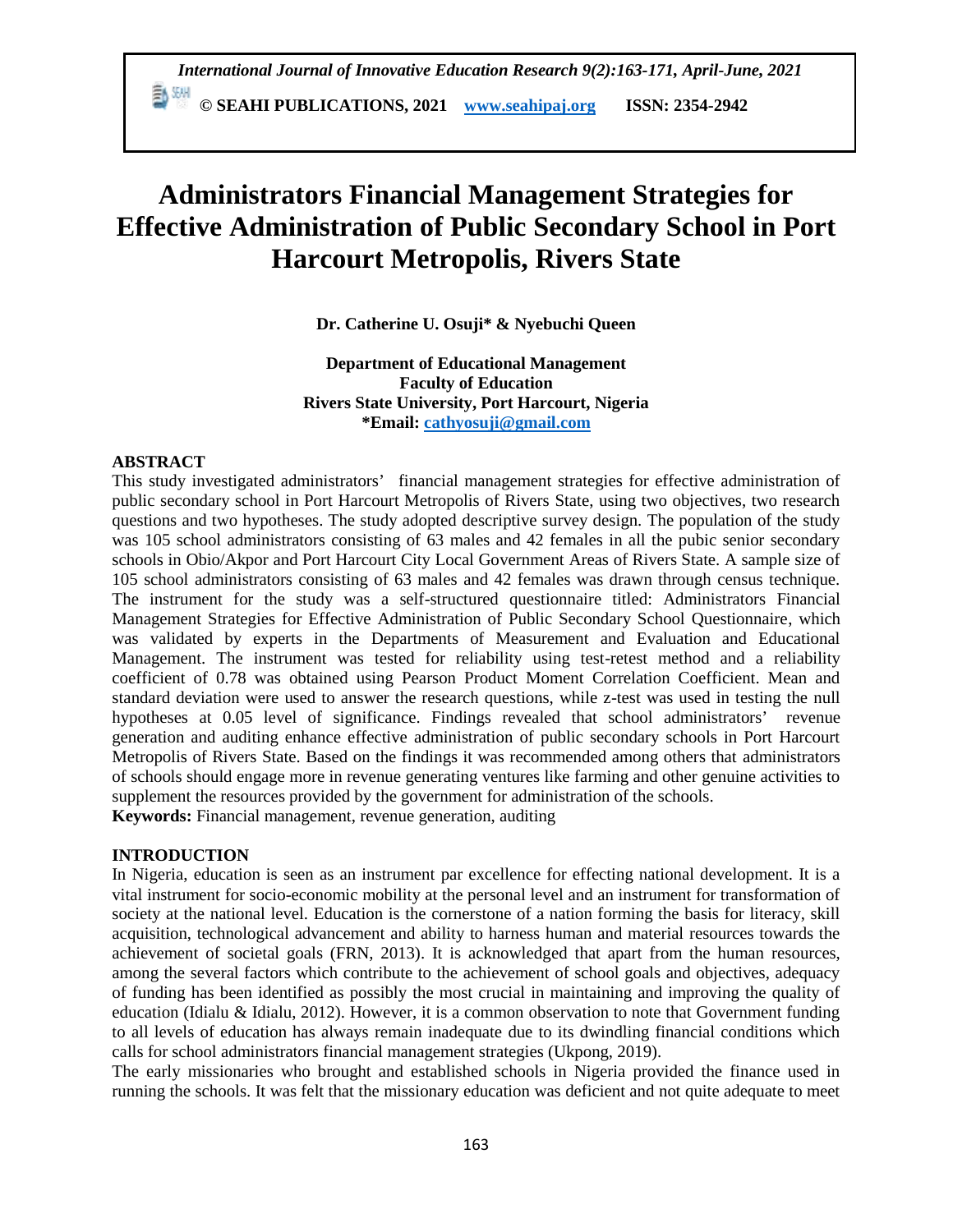our changing societal needs (Oche, 2009). This prompted the governments interest to properly get involved in the management of the education industry. After the inception of formal education, the colonial masters took over the administration of schools from the missionaries to intervene in matters arising from the educational system. Colonial government made their first appearance in financing education between 1870 and 1879 with a paltry allocation of £300 (three hundred pounds) (Adesina, 2013). By 1970, government acquired all primary and secondary schools from the missionaries and had full financial involvement in the running of the schools due to radical increase in demand for quality education by stakeholders. Efficient management of school finance is crucial in order to make the school a pleasant, safe and comfortable center that will increase students' attendance, motivation and willingness to participate adequately in both curricula and co-curricular activities (Osei-Owusu & Kwame, 2012). This is so because the school is an organization which requires human, financial and material resources for the purpose of achieving its goals and objectives. The provision of these services can only be calculated in monetary terms to make people aware of their full impact (Ebong, 2006).

The establishment of a school, its administration and maintenance is greatly dependent on the finance made available to it in order to achieve set goals. School finance refers to sum of money or other resources set aside and for a specified purpose (Mifflin, 2016). It can be in any of the following forms; physical cash, donations, allocations, levies, school fees, reserve etc. The growth and development of any educational sector solely depends on the management of its finances (Ukaigwe, 2018). It has become abundantly clear that the government alone cannot manage finance made available to school, but with the help of school administrators. The school administrator is a fundamental element upon which school resources is dependent on (Ukaigwe, 2018). He is responsible for controlling and coordinating all school financial activities ranging from sourcing for funds to run the school to managing the funds made available for effective administration of the school. Where the school administrator is weak and ineffective in managing school finance, success will be hampered. Therefore, effective financial management by the school administrator is necessary in the school to avoid financial mismanagement.

Financial management deals with the provision, allocation and utilization of the financial resources needed for the running of established institutions. According to Deepika (2014) financial management is that activity of management which is concerned with the planning, procuring and controlling of a firm' s financial resources. Kaguri, Njati and Thiane (2014) opined that school financial management is imperative because it enables the school administrator to achieve educational objectives effectively. Ukonu (2005) affirms that mismanagement of school finance might not be for a matter of ignorance or mistakes but an act of embezzlement due to high level of corruption in many nations of the world. Therefore, school administrators need specific skills in financial management such as; revenue generation, assessment of the school needs, planning and programming, prioritizing areas of pressing needs, cost benefit analysis, stock taking, market survey, budgeting and financial record keeping, receipts, delegation of staff for financial matters, auditing and accountability. Because of the expectations of the public for prudent financial management of schools, it becomes imperative that school administrators be knowledgeable in financial management strategies for effective school administration because they are perceived to be lacking the necessary training required of financial managers, while others are accused of imposing illegal levies on students in order to generate revenue without carrying out proper auditing for the money been generated (Ukaigwe, 2018).

School administrators exhibit financial management skill by revenue generation in the school. In education, revenue refers to the income which the school receives to finance the teaching and learning process. Revenue generation is a compulsory levies imposed on individuals directed at drawing or attracting fund for carrying out various legitimate function of the school (Olaoye, 2008). It has become very clear that the amount allocated to the educational sector in Nigeria has always been very minimal compared to the enormity of works expected to be accomplished with it. The school administrators seek out alternative sources of generating revenue in order to run the school. According to Simkins as cited in Abena (2015) school administrators are allowed to augment financial management plan through their own income generating exercises. In other words school administrators can internally generate their own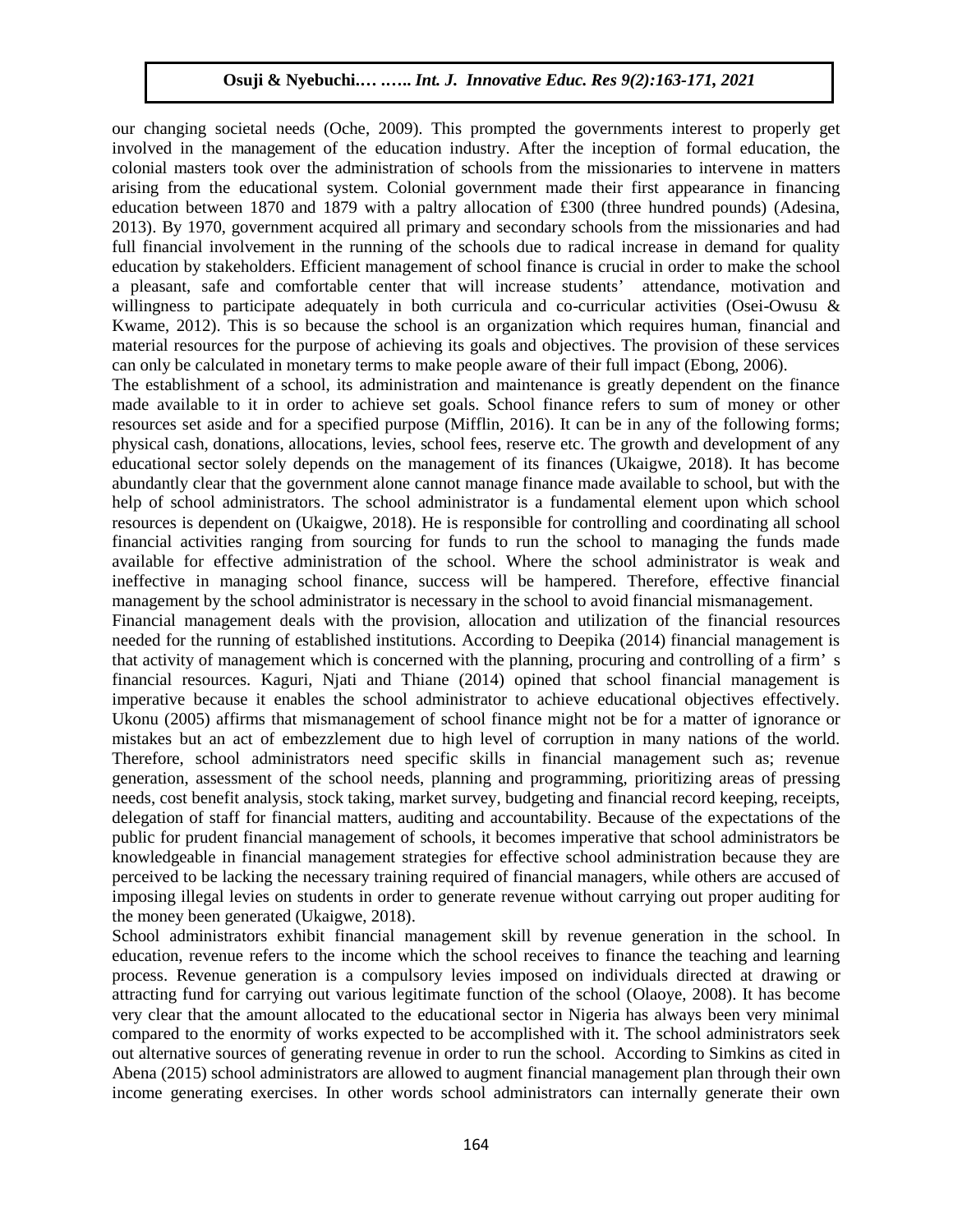revenue according to available sources. Finance is required to run a school as well as maintain the school facilities and implement the curriculum effectively. Osuji and Brown (2021) discovered that school secondary school administrators are essential components in which the financial resources of school depends. They further note that budgeting, record keeping, revenue generation and auditing are fundamental financial management practices that will help the school administrators in achieving their organizational goals. The school administrators should not fold their hands to allow the situation to get worse. Instead, they should explore other reliable and legitimate sources of funds for the school (Fagbemi as cited in Amirize & Ololube 2018). Ogbonnaya (2012) noted that the school administrators generate revenue through school fees, government grants, proceeds from school activities like inter-house sports, examination fees, sales of uniforms, community efforts, donations from individuals and charity organizations, PTA, Alumni, endowment funds and petroleum trust fund used in running the school. Fagbemi in Amirize and Ololube (2018) made it clear that, these efforts have made some schools to build school halls, laboratories and libraries for themselves, since shortfall in school finance has become more imperative. Also revenue generation by school administrators through agricultural practices such as largescale poultry, fish farming, cropping, food processing and other revenue generation as sales of textbooks and other stationeries, organizing school plays or drama, establishment of bookshops and restaurants, leasing of school facilities such as land, halls, auditoriums, laboratories and workshops remain plausible options for effective administration of schools (Gregory, 2016).

Auditing is also an integral part of efficient and effective financial management strategies adopted by school administrators for effective administration of schools. It is among such financial management measures put in place to mitigate or prevent fraudulent activities and misappropriation of funds in the school. Auditing is a systematic investigation and appraisal of transactions procedures, operations and result in financial statements (Anichebe, 2010). According to Ogbonnaya (2005) auditing in education means the verification of records kept in an accounting system of an educational institution. In carrying out a school audit, the school administrator is able to evaluate the controls in which available funds have currently been put in place and assess them to know how they will be used. Ezeani and Oladele (2012) asserted that school audit assist the school administrator to delegate resources appropriately and pursue a defined objective for the growth of the school. Moses (2014) underscoring the importance of auditing in financial management posited that a management strategy such as school audit enlightens the general public on the management of school funds and how it affects the child. It helps school administrators detect fraud and error in financial management of educational institutions. Farrant and Onye (2006) stated that the school head who handle a lot of money in the course of the year should periodically audit their accounts if he is to give proper account. This is because carrying out accurate auditing and periodic checks are essential for discovery of mistakes, losses and misuse of funds made available for running of the school. Auditing provides the school administrator with reasonable assurance on whether the financial statement of the school presents a fair financial position and is in conformity with the generally accepted accounting principles for effective administration of the school (Ezeani & Oladele, 2012). Its primary objective to school administrators is to verify the records kept in the school accounts department in order to determine their gains and losses on the efficiency of available funds. A successful auditing as a financial management strategy by the school administrator is a base for sound and quality financial information which is critical to smooth running of schools. The school administrator is therefore responsible and accountable for financial management of all the fund made available for the running of the school. Considering the above scenario, there is need to investigate administrators' financial management strategies for effective administration of public secondary school in Port Harcourt Metropolis, Rivers State.

#### **Statement of the Problem**

The importance of financial management in the education sector cannot be over emphasized since finance serve as the livewire for effective administration of schools. Financial management is vital in the education sector, especially in Rivers State and Nigeria as a whole. This is because, it aids in proper administration of the school system. However, the present state of some public secondary schools in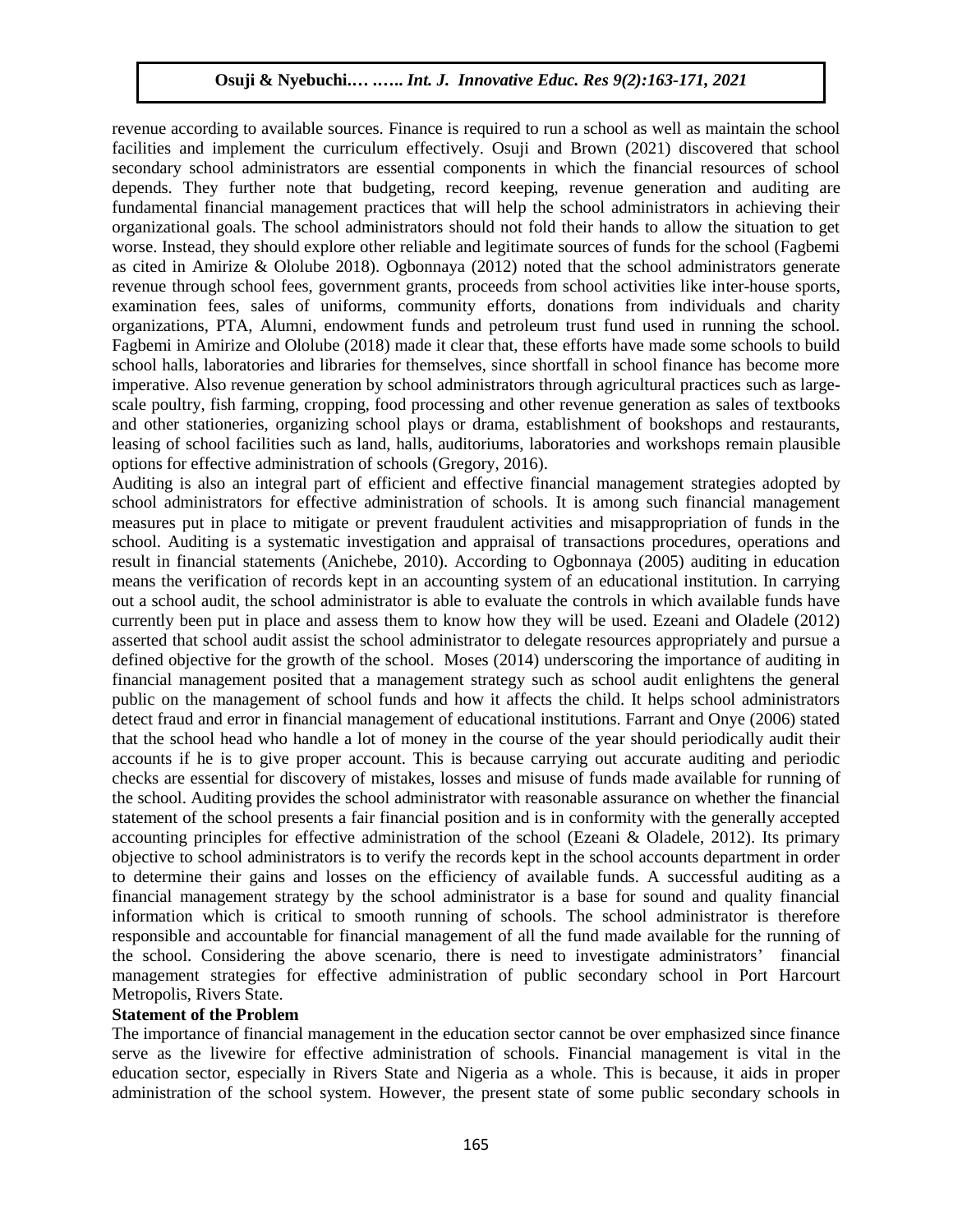Rivers State is quite deplorable. Some of the books in the library are obsolete, inadequate equipment in the laboratory, and buildings are overdue for renovation, some classes have just three desks while in some cases students are seen bringing seats from their homes. All these could be as a result of poor financial management practices by school administrators in public schools.

These problems usually stem from the inability of some school administrators to plan and execute financial management strategies in accordance with the objectives of the school. Some of these administrators obviously fail in their statutory functions such as the identification of sources of school finances, methods employed in the collection and how the revenues generated are adequately managed. Despite all the finance made available by both federal and state governments and other sources, it has been observed that some school administrators are perceived to be lacking the necessary training required of financial managers, while others are accused of imposing illegal levies on students in order to generate revenue without properly auditing on the money been generated for fraudulent reasons. School administrators are facing barrages of speculations and accusations on revenue generation in financing school programmes and poor financial auditing. From the aforementioned problems, it becomes necessary therefore to look at the strategies that could be employed by school administrators in secondary schools to manage finance properly for effective administration of public secondary schools in Port Harcourt Metropolis of Rivers State.

Therefore the purpose of this paper was to investigate administrator's financial management strategies for effective administration of public secondary school in Port Harcourt Metropolis, Rivers State. The specific objectives are to:

- a) find out the extent school administrators' revenue generation as a financial management strategy enhance effective administration of public secondary schools in Port Harcourt Metropolis of Rivers State.
- b) examine the extent school administrator auditing as a financial management strategy enhance effective administration of public secondary schools in Port Harcourt Metropolis of Rivers State.

#### **Research Questions**

- 1. To what extent do school administrators revenue generation as a financial management strategy enhance effective administration of public secondary schools in Port Harcourt Metropolis of Rivers State?
- 2. To what extent do school administrators auditing as a financial management strategy enhance effective administration of public secondary schools in Port Harcourt

#### **Hypotheses**

- Ho<sub>1</sub>: There is no significant difference between the mean ratings of male and female school administrators on the extent school administrators' revenue generation as a financial management strategy enhance effective administration of public secondary schools in Port Harcourt Metropolis of Rivers State.
- Ho<sub>2</sub>: There is no significant difference between the mean ratings of male and female principals on the extent school administrators' auditing as a financial management strategy enhance effective administration of public secondary schools in Port Harcourt Metropolis of Rivers State.

## **METHODOLOGY**

The study adopted descriptive survey design. The population of the study was 105 principals (including vice principal academics and administration) consisting of 63 males and 42 females who are school administrators in all the public senior secondary schools in Obio/Akpor and Port Harcourt City Local Government Areas of Rivers State. A sample size of 105 principals (including vice principals academics and administration) consisting of 63 males and 42 females was used for the study. The researchers adopted census technique. The instrument used for the study is questionnaire titled: " Administrators' Financial Management Strategies for Effective Administration of Public Secondary School Questionnaire (AFMSEAPSSQ)" was used to collect data from the respondents. The instrument had two (2) sections;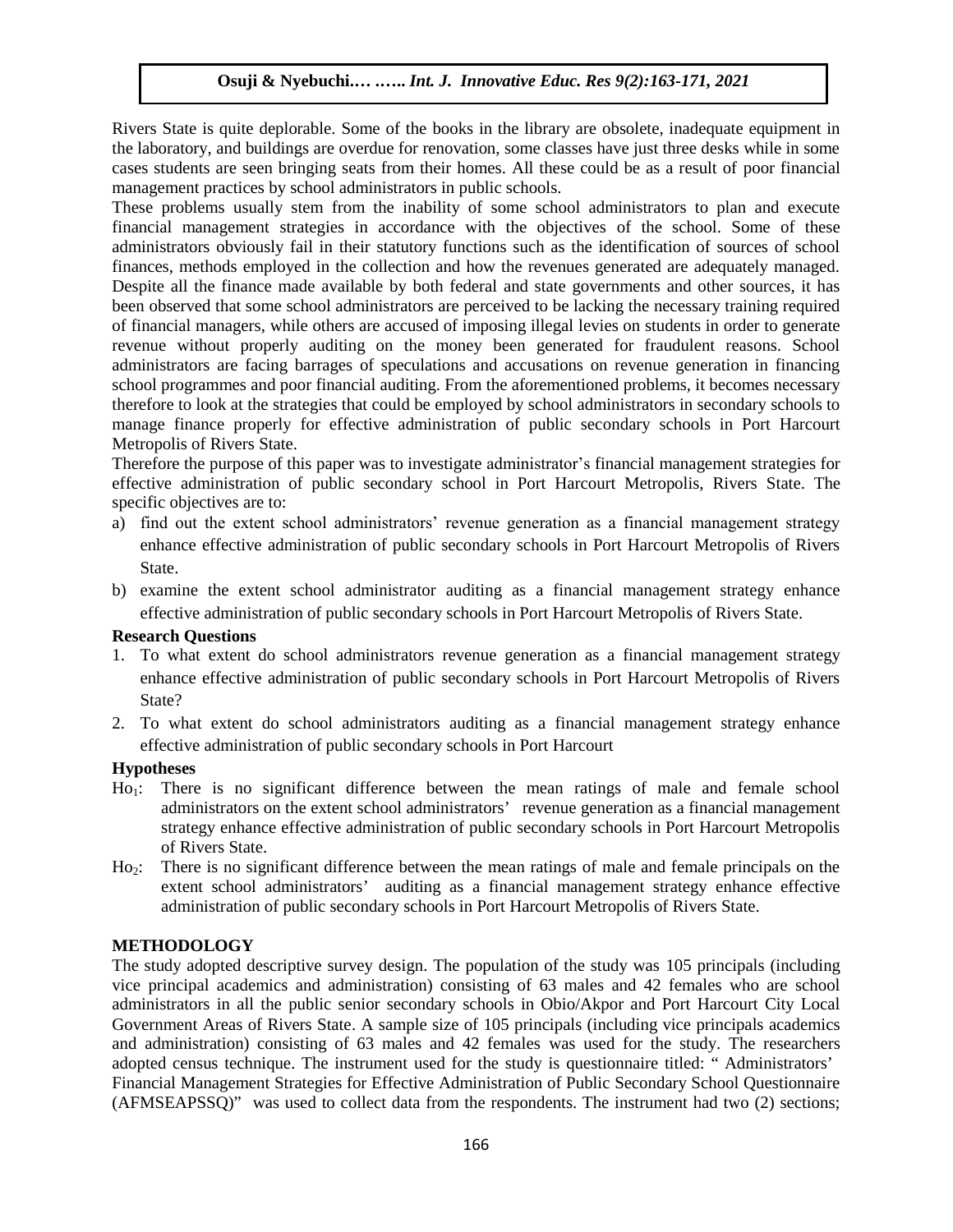Sections A and B. Section A dealt with demographic information while Section B had 8 questionnaire items based on the objectives of the study. The response scale was structured on a 4-point Likert rating scale of Very High Extent (VHE); High Extent (HE); Low Extent (LE); and Very Low Extent (VLE) with values 4, 3, 2 and 1 respectively. The instrument was validated by two experts in the Departments of Measurement and Evaluation and Educational Management. The instrument was tested for reliability using test-retest method and a reliability coefficient of 0.78 was obtained using Pearson Product Moment Correlation Coefficient (PPMCC). Mean and standard deviation were used to answer the research questions with a criterion mean of 2.50. Questionnaire items with ratings below 2.50 denoted ' Low Extent' while 2.50-2.99 denoted ' High Extent and 3.00 and above signified ' Very High Extent' . The hypotheses were tested using z-test statistics at 0.05 level of significance. Analyzed data therefore, with calculated z-value above the z-critical value of  $\pm 1.96$  was rejected and below  $\pm 1.96$  was accepted.

#### **RESULTS**

**Research Question** 1: *To what extent does school administrators' revenue generation as a financial management strategy enhance effective administration of public secondary schools in Port Harcourt Metropolis of Rivers State?*

|                | Emiance Effective Auministration of I donc Secondary Schools.                                                                                                                                                                                                               | <b>School</b>           |           |            |                       | <b>School</b> |            |             |            |  |
|----------------|-----------------------------------------------------------------------------------------------------------------------------------------------------------------------------------------------------------------------------------------------------------------------------|-------------------------|-----------|------------|-----------------------|---------------|------------|-------------|------------|--|
|                | <b>Items</b>                                                                                                                                                                                                                                                                | <b>Administrators</b>   |           |            | <b>Administrators</b> |               |            |             |            |  |
| S/N            |                                                                                                                                                                                                                                                                             | $(Male) = 63$           |           |            | $(Female) = 42$       |               |            | Average     |            |  |
|                |                                                                                                                                                                                                                                                                             | $\overline{\mathbf{x}}$ | <b>SD</b> | <b>RMK</b> | $\bar{\textbf{x}}$    | <b>SD</b>     | <b>RMK</b> | <b>Mean</b> | <b>RMK</b> |  |
| $\overline{1}$ | Selling proceeds from school farms<br>generate funds for the school which are<br>used in running of the school                                                                                                                                                              | 2.78                    | 1.21      | HE         | 3.10                  | 0.92          | <b>VHE</b> | 2.94        | <b>HE</b>  |  |
| 2              | Leasing of school facilities such as land,<br>halls, auditoriums, laboratories<br>and<br>workshops to generate fund enable school<br>administrators purchase facilities needed<br>in the school                                                                             | 3.13                    | 0.89      | <b>VHE</b> | 2.90                  | 0.88          | HE         | 3.02        | <b>VHE</b> |  |
| 3              | Soliciting<br>assistance<br>Parents<br>from<br>Teachers Association to generate fund<br>school<br>administrators<br>help<br>in<br>maintenance of school facilities                                                                                                          | 3.15                    | 1.08      | <b>VHE</b> | 3.14                  | 0.91          | <b>VHE</b> | 3.15        | <b>VHE</b> |  |
| 4              | Government grants, proceeds from school<br>activities like inter-house sports, school<br>fees, sales of uniforms, community<br>efforts, donations from individuals and<br>Alumni<br>organizations<br>and<br>charity<br>effective<br>enhance<br>administration of<br>schools | 2.97                    | 1.10      | HE         | 2.93                  | 0.95          | <b>HE</b>  | 2.95        | <b>HE</b>  |  |
|                | Grand mean & SD                                                                                                                                                                                                                                                             | <b>3.01</b>             | 1.07      | <b>VHE</b> | 3.02                  | 0.92          | <b>VHE</b> | 3.02        | <b>VHE</b> |  |

# **Table 1: Mean Ratings of Male and Female School Administrators on the Extent School Administrators' Revenue Generation as a Financial Management Strategy Enhance Effective Administration of Public Secondary Schools.**

The result on table 1 above revealed that all the questionnaire items 1, 2, 3 and 4 had grand mean scores of 3.01 and 3.02 respectively as responded by both male and female school administrators. This shows that school administrators' revenue generation to a very high extent enhances effective administration of public secondary schools in Port Harcourt Metropolis of Rivers State.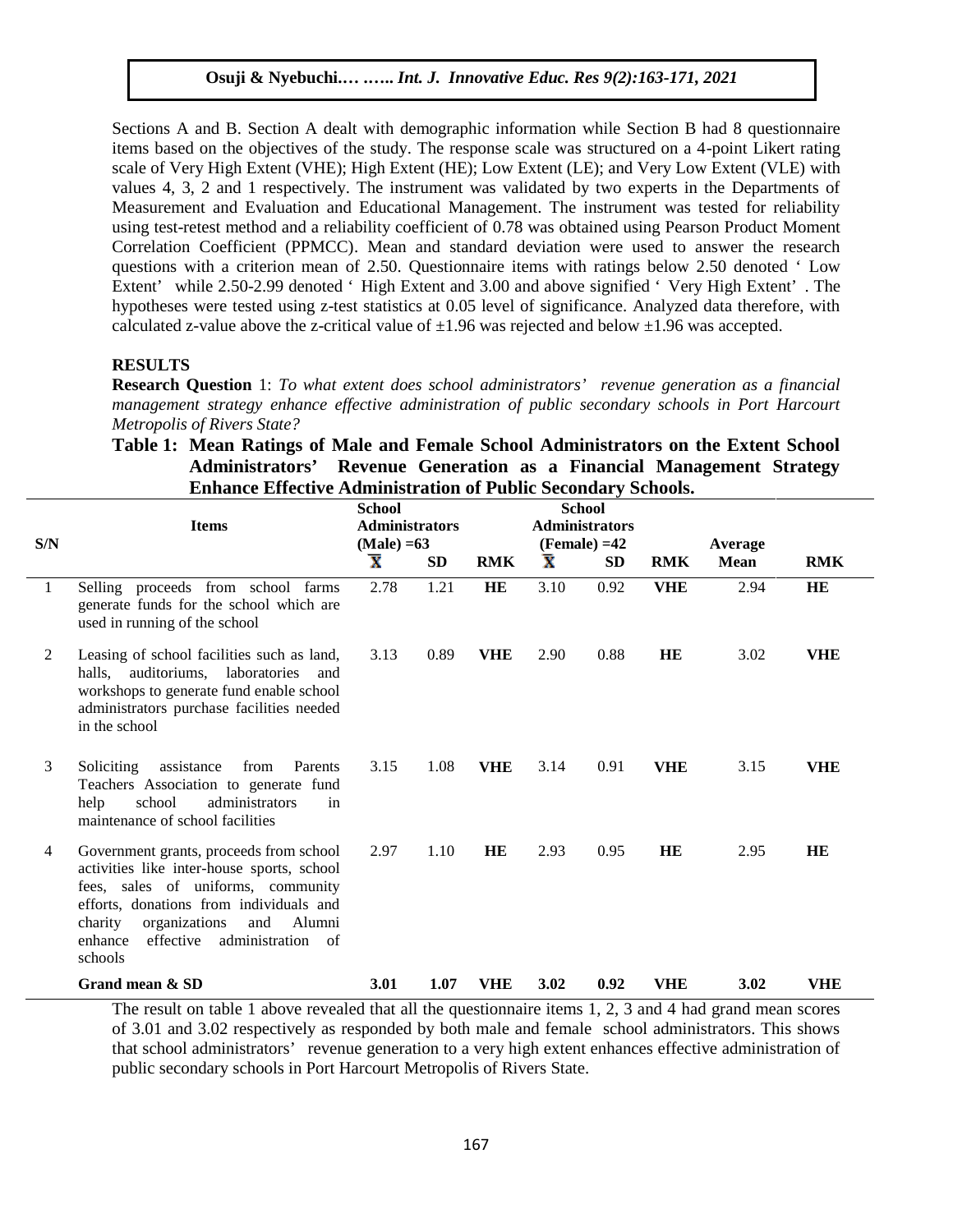**Research Question** 2: *To what extent does school administrators' auditing as a financial management strategy enhance effective administration of public secondary schools in Port Harcourt Metropolis of Rivers State?*

**Table 2: Mean Ratings of Male and Female School Administrators on the Extent School Administrators' Auditing as a Financial Management Strategy Enhance Effective Administration of Public Secondary Schools.**

| S/N | <b>Items</b>                                                                                                                                                                                                    | <b>School</b><br><b>Administrators</b><br>$(Male) = 63$ |      | <b>School</b><br><b>Administrators</b><br>$(Female) = 42$ |                         |           |            | Average     | <b>Decision</b> |
|-----|-----------------------------------------------------------------------------------------------------------------------------------------------------------------------------------------------------------------|---------------------------------------------------------|------|-----------------------------------------------------------|-------------------------|-----------|------------|-------------|-----------------|
|     |                                                                                                                                                                                                                 | $\overline{\mathbf{x}}$                                 | SD   | <b>RMK</b>                                                | $\overline{\textbf{x}}$ | <b>SD</b> | <b>RMK</b> | <b>Mean</b> |                 |
| 5   | Giving periodic reports of expenses made<br>school<br>enhances financial<br>the<br>in.<br>management of school administrators                                                                                   | 2.80                                                    | 0.94 | HE                                                        | 2.99                    | 0.89      | HE         | 2.90        | HE              |
| 6   | Knowing<br>whether<br>the<br>financial<br>statement of the school presents a fair<br>financial position and is in conformity<br>with the generally accepted accounting<br>principles enhance planning of school | 2.87                                                    | 1.24 | HE                                                        | 3.21                    | 0.69      | <b>VHE</b> | 3.04        | <b>VHE</b>      |
| 7   | carrying<br>out accurate auditing<br>and<br>checks for discovery of<br>periodic<br>mistakes, losses and misuse of funds<br>available<br>enhances<br>made<br>financial<br>management of school administrators    | 3.04                                                    | 0.86 | <b>VHE</b>                                                | 2.98                    | 1.05      | HE         | 3.01        | <b>VHE</b>      |
| 8   | checking imbalance and verifying the<br>accuracy and completeness of school<br>accounts by school administrators<br>controls mechanism of expenses in the<br>school                                             | 2.95                                                    | 0.89 | HE                                                        | 2.98                    | 0.96      | HE         | 2.97        | <b>HE</b>       |
|     | <b>Grand Mean &amp; SD</b>                                                                                                                                                                                      | 2.92                                                    | 0.98 | <b>HE</b>                                                 | 3.04                    | 0.89      | <b>VHE</b> | 2.98        | <b>HE</b>       |

The result on table 2 revealed that all the questionnaire items 5, 6, 7 and 8 had grand mean scores of 2.92 for male and 3.04 for female school administrators. This shows that school administrators' auditing to a high extent enhances effective administration of public secondary schools in Port Harcourt Metropolis of Rivers State.

### **Hypotheses**

- Ho<sub>1</sub>: There is no significant difference between the mean ratings of male and female school administrators on the extent school administrators' revenue generation as a financial management strategy enhance effective administration of public secondary schools in Port Harcourt Metropolis of Rivers State.
- **Table 3: z-Test Analysis of Difference between the Mean Ratings of Male and Female School Administrators on the Extent School Administrators' Revenue Generation as a Financial Management Strategy Enhance Effective Administration of Public Secondary Schools**

| <b>Respondents</b>                            | N  | x    | <b>SD</b> | SL   | DF  | z-cal. | z-crit. | <b>Decision</b> |
|-----------------------------------------------|----|------|-----------|------|-----|--------|---------|-----------------|
| <b>Male School</b>                            | 63 | 3.01 | 1.07      |      |     |        |         |                 |
| <b>Administrators</b>                         |    |      |           | 0.05 | 103 | 0.08   | ±1.96   | Accepted        |
| <b>Female School</b><br><b>Administrators</b> | 42 | 3.02 | 0.92      |      |     |        |         |                 |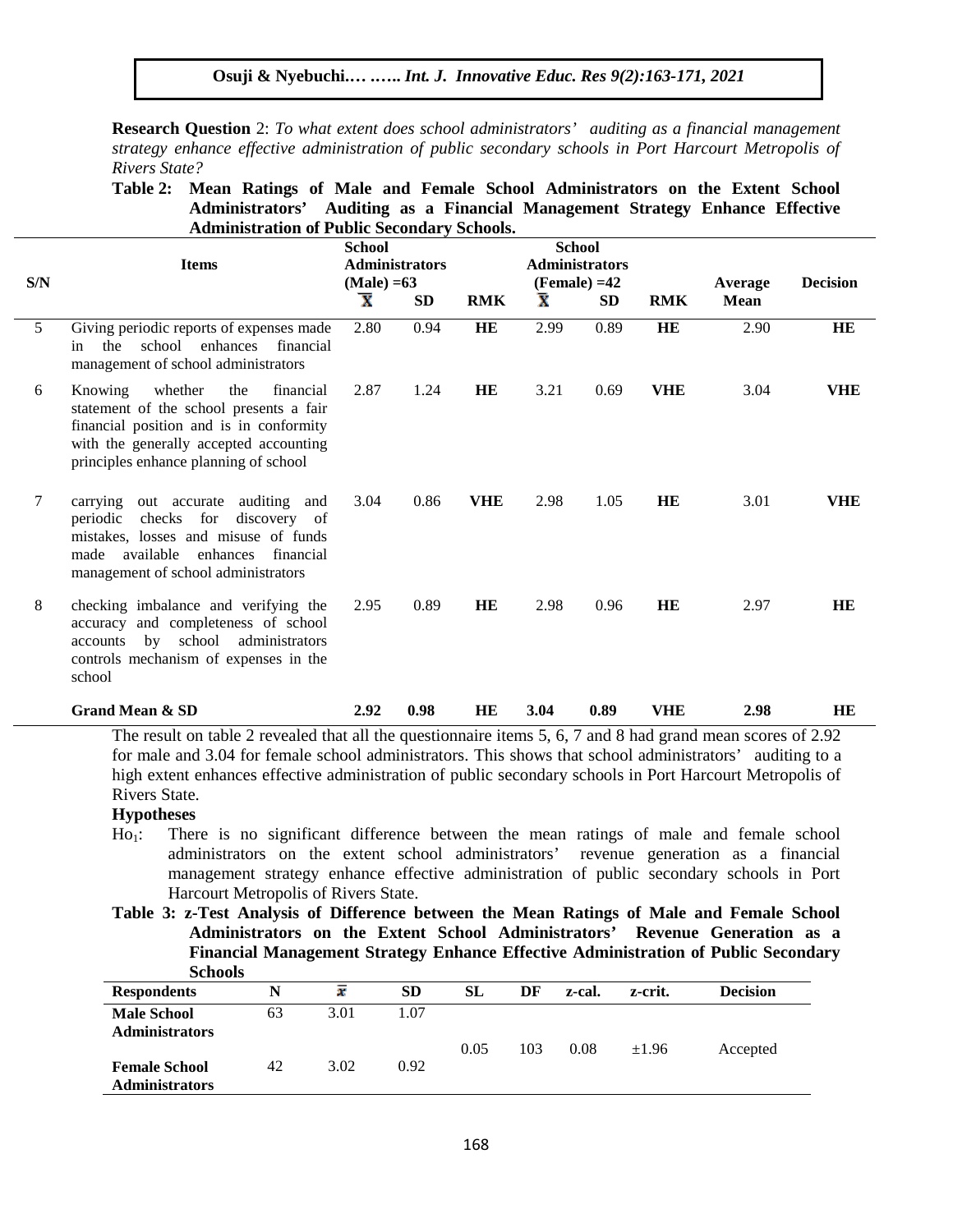Data on Table 3 above revealed z-test analysis of difference between the mean ratings of male and female school administrators on the extent school administrators' revenue generation as a financial management strategy enhance effective administration of public secondary schools in Port Harcourt Metropolis of Rivers State. At 0.05 level of significance and 103 degree of freedom, the z-calculated value of 0.08 was less than the z-critical value of  $\pm 1.96$ , the null hypothesis was accepted, which states that there is no significant difference between the mean ratings of male and female column on the extent school administrators' revenue generation as a financial management strategy enhance effective administration of public secondary schools in Port Harcourt Metropolis of Rivers State.

Ho<sub>2</sub>: There is no significant difference between the mean ratings of male and female principals on the extent school administrators' auditing as a financial management strategy enhance effective administration of public secondary schools in Port Harcourt Metropolis of Rivers State.

|                       |    |      |      |      |     |        |         | Table 4: z-Test Analysis of Difference between the Mean Ratings of Male and Female School |
|-----------------------|----|------|------|------|-----|--------|---------|-------------------------------------------------------------------------------------------|
|                       |    |      |      |      |     |        |         | Administrators on the Extent School Administrators' Auditing as a Financial               |
|                       |    |      |      |      |     |        |         | <b>Management Strategy Enhance Effective Administration of Public Secondary Schools</b>   |
| <b>Respondents</b>    | N  | x    | SD.  | SL.  | DF  | z-cal. | z-crit. | <b>Decision</b>                                                                           |
| <b>Male School</b>    | 63 | 2.92 | 0.98 |      |     |        |         |                                                                                           |
| <b>Administrators</b> |    |      |      |      |     |        |         |                                                                                           |
|                       |    |      |      | 0.05 | 103 | 1.85   | $+1.96$ | Accepted                                                                                  |
| <b>Female School</b>  | 42 | 3.04 | 0.89 |      |     |        |         |                                                                                           |
| <b>Administrators</b> |    |      |      |      |     |        |         |                                                                                           |

Table 4 above revealed z-test analysis of difference between the mean ratings of male and female principals on the extent school administrators' auditing as a financial management strategy enhance effective administration of public secondary schools in Port Harcourt Metropolis of Rivers State. At 0.05 level of significance and 103 degree of freedom, the z-calculated value of 1.85 was less than the z-critical value of  $\pm 1.96$ , the null hypothesis was accepted, which states that there is no significant difference between the mean ratings of male and female column on the extent school administrators' auditing as a financial management strategy enhance effective administration of public secondary schools in Port Harcourt Metropolis of Rivers State.

#### **DISCUSSION OF FINDINGS**

Findings in table 1 revealed that to a very high extent school administrators' revenue generation enhance effective administration of public secondary schools in Port Harcourt Metropolis of Rivers State with average mean score of 3.02. Data in table 3 revealed that there was no significant difference between the mean ratings of male and female school administrators on the extent school administrators' revenue generation as a financial management strategy enhance effective administration of public secondary schools in Port Harcourt Metropolis of Rivers State with z-calculated value of 0.08 which was less than the z-critical value of  $\pm 1.96$ . This finding is in agreement with Ogbonnaya (2012) who noted that school administrators generate revenue through school fees, government grants, proceeds from school activities like inter-house sports, examination fees, sales of uniforms, community efforts, donations from individuals and charity organizations, PTA, Alumni, endowment funds and petroleum trust fund used in running the schools. Also in support, Fagbemi in Amirize and Ololube (2018) made it clear that, these efforts have made some schools to build school halls, laboratories and libraries for themselves, since shortfall in school finance has become more imperative.

Findings in Table 2 revealed that to a high extent school administrators' auditing enhance effective administration of public secondary schools in Port Harcourt Metropolis of Rivers State with average mean score of 2.92. Again information in table 4 further revealed that there was no significant difference between the mean ratings of male and female school administrators on the extent school administrators' auditing as a financial management strategy enhance effective administration of public secondary schools in Port Harcourt Metropolis of Rivers State with z-calculated value of 1.85 which was less than the zcritical value of  $\pm 1.96$ . This finding corroborates with Ezeani and Oladele (2012) who noted that auditing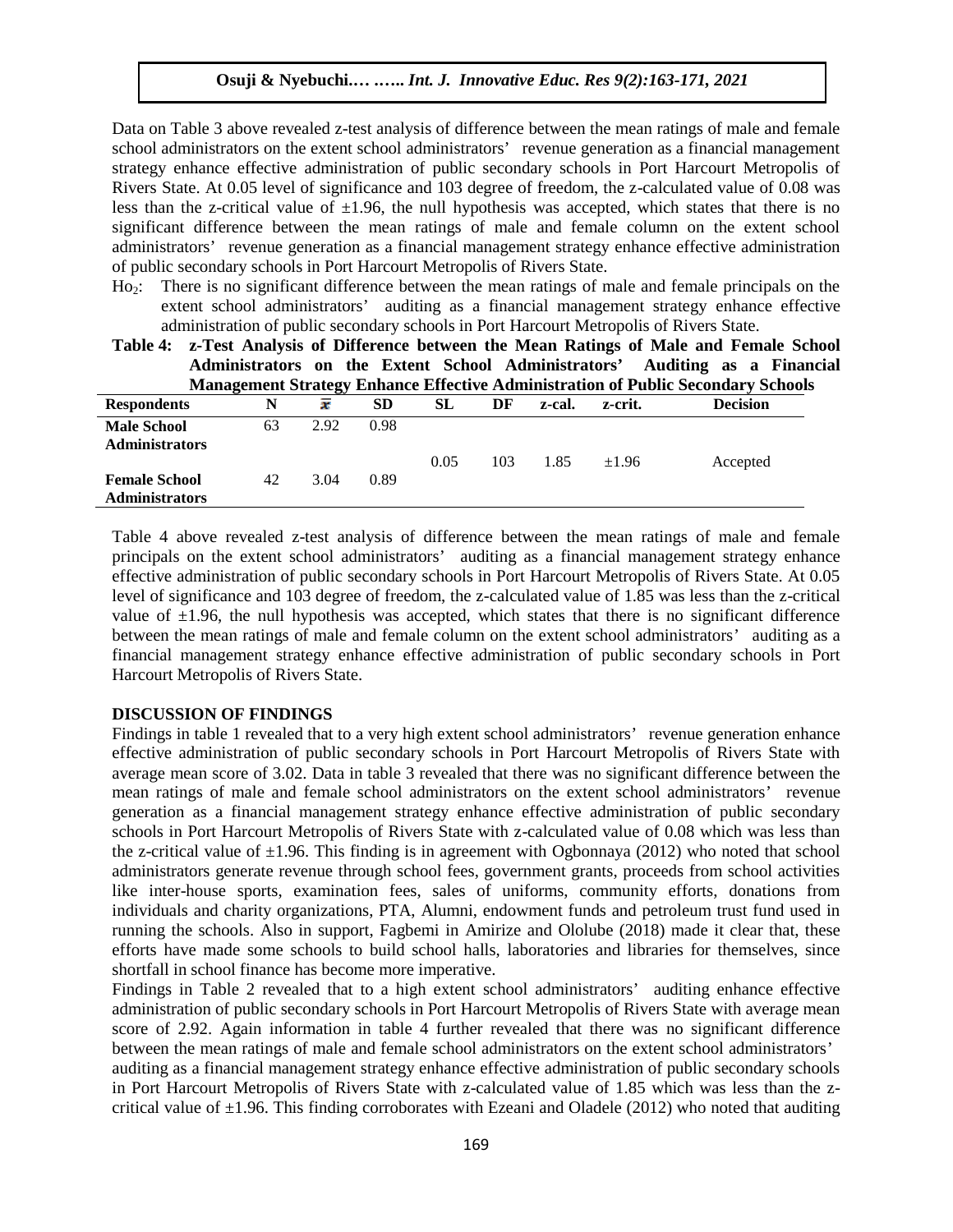provides the school administrator with reasonable assurance on whether the financial statement of the school presents a fair financial position and is in conformity with the generally accepted accounting principles for effective administration of the school. Supporting the above finding, Farrant and Onye (2006) stated that the school head who handle a lot of money in the course of the year should periodically audit their accounts if he is to give proper account because carrying out accurate auditing and periodic checks are essential for discovery of mistakes, losses and misuse of funds made available for running of the school.

## **CONCLUSION**

The objective of administrators' financial management strategies is to develop a detailed and systematic methodology to define the criteria for identifying the best practices for principals of secondary schools to manage available finance for smooth running of the school. Based on the findings of this study it was concluded that school administrators' revenue generation and auditing as financial management strategies enhance effective administration of public secondary schools in Port Harcourt Metropolis of Rivers State.

# **RECOMMENDATIONS**

Based on the findings of the study the following recommendations were made:

- 1. Administrators of schools should engage more in revenue generating ventures like farming and other genuine activities to supplement the resources provided by the government for administration of the schools.
- 2. School administrators should carry out periodic auditing in the school finance department so as to able to discover losses and misuse of funds made available for running of the school.

# **REFERENCES**

Abena, F.B. (2015). Generation and Management of Funds in Public School Case Study of YaaAsantewaa Girls Senior High School. (Ur master' s thesis), Kwame Nkrumah University, Ghana.

Adesina, A. (2013). *Planning and Educational Development in Nigeria*. Ibadan: ' Boards Publication Ltd

- Amirize, M., & Ololube, N. P. (2018). Principals Fund Management Strategies for Effective Administration of Public Secondary Schools. *International Journal of Scientific Research in Education,* 11(3), 545– 576.
- Anichebe, A.S. (2010). *Auditing and Investigation*. Onitsha: Ade Graphics & Publishers 275p.
- Deepika, M. R. (2014). Managing business finance. *International Research Journal of Management Science & Technology,* 5(2), 36-45
- Ebong, J. M. (2006). *Understanding economics of education (revised ed.).* Port Harcourt: Eagle Lithograph Press.
- Ezeani, N. S. & Oladele, R. (2012). Auditing as a tool for accountability for efficient and effective school administration. *Arabian Journal of Business and Management Review* 2(5), 48-55
- Farrant, F. E. & Onye, D. E. (2006). Financial management practices in Cross Rivers state secondary school: Means and methods for attainment of excellence. *Journal of Resourcefulness and Distinction*. 2(1), 34-42.
- Federal Republic of Nigeria (2013). *National Policy on Education (6th ed.).* Lagos NERDC Press.
- Gregory, H. M. (2016). *Facilities Maintenance Management*. McGraw-Hill Inc., New York.
- Idialu, J. O., & Idialu, E. E. (2012). Entity, ownership, educational subsidies and funding of Nigerian tertiary institutions: Current research. *Journal of Social Sciences*, 4(1), 56-61
- Kaguri, M., Njati, I. C. & Thiane, K. S. (2014). Financial management challenges facing implementation of free day secondary education in Imenti North District, Kenya. *IOSR Journal of Business and Management* 16(1), 55-78.